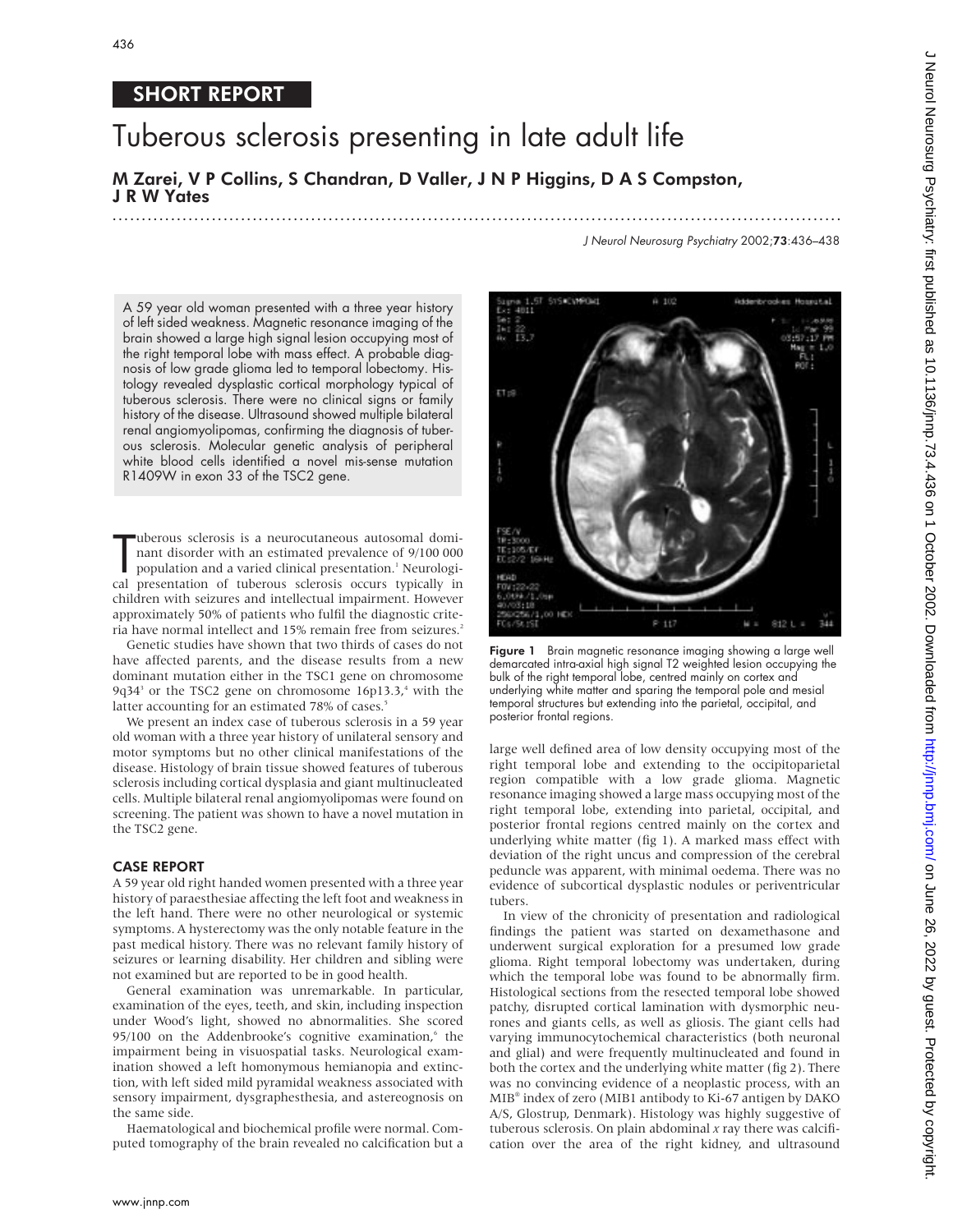

Figure 2 Micrograph demonstrating disrupted cortical lamination and gliosis. The inset shows dysmorphic neurones and giant cells upon haematoxylin and eosin stain.

showed a 12 cm cystic lesion in the mid pole of the right kidney with heavily calcified walls. There were two well defined areas of increased echogenicity of 4 mm and 7 mm diameter in the mid pole of the left kidney, having the typical appearances of angiomyolipomas.

Genomic DNA extracted from peripheral blood leucocytes was screened for mutations in the TSC1 and TSC2 genes. Individual coding exons were amplified using the polymerase chain reaction and the products analysed by conformation sensitive gel electrophoresis. The amplified product from exon 33 of the TSC2 gene gave an abnormal band. Direct sequencing of exon 33 identified the sequence change 4225 C>T predicted to give rise to the non-conservative amino acid substitution of arginine for tryptophan at codon 1409. This sequence change abolished an MspI restriction site. The presence of an abnormal fragment on MspI digestion of the amplified product of exon 33 was confirmed in the patient. There was no detectable difference in the intensity of the normal and aberrant bands to suggest somatic mosaicism for this mutation. No abnormal bands were observed with Msp1 digestion of the amplified product of exon 33 in 100 normal controls.

#### **DISCUSSION**

We describe a woman of 59 years with normal intelligence and no personal or family history of clinical manifestations of tuberous sclerosis, who presented with a neurological syndrome not typically associated with this neurocutaneous disorder which normally presents in children. Our patient fulfils the diagnostic criteria for tuberous sclerosis, with histologically confirmed cortical dysplasia, giant astrocyticlike cells, and multiple renal angiomyolipomas shown on ultrasonography.<sup>2</sup>

Clinical diagnosis of tuberous sclerosis is rarely difficult when the characteristic neurodevelopmental and dermatological features present in early childhood, typically with infantile spasms. Recognition is delayed in a minority until later childhood or adolescence when the manifestations are predominantly dermatological. The late adult presentation in

our patient was exceptional in not presenting until late adulthood with chronic focal neurological symptoms and having cortical dysplasia and renal angiomyolipomas as the only features of the condition.

The mutation 4225 C>T found in this patient is likely to be pathogenic and in the absence of a family history of tuberous sclerosis may represent a new dominant mutation. It was the only sequence variant identified by conformation sensitive gel electrophoresis of the coding exons of the TSC1 and TSC2 genes. This screening method identifies most but not all sequence changes. This sequence variant has not been reported previously, $7$  but the great diversity of mutations observed in tuberous sclerosis means that only a minority is identified in more than one family. Missense mutations account for an estimated 24% of the pathogenic mutations in TSC2.<sup>7</sup> In this case the neutral and hydrophobic amino acid tryptophan is substituted for the basic amino acid arginine. It is not possible to predict the functional effect of this change but the importance of arginine at this location is supported by the evolutionary conservation of this residue in the rat and mouse.

The exceptionally mild disease in this patient may simply be an example of variation in expression characteristic of tuberous sclerosis observed between affected members of the same family. A mild phenotype can also be due to somatic mosaicism where a postzygotic new dominant mutation only affects a proportion of cells and to a varying extent in different tissues.<sup>8</sup> However, although mosaicism was not apparent in leucocyte DNA from this patient where the dosage of normal and mutant alleles was similar, somatic mosaicism cannot be completely excluded without examining other tissues.

#### **Conclusions**

We report an unusual presentation of tuberous sclerosis manifesting in late adult life with clinical and radiological signs suggesting a cerebral hemispheric structural lesion. This provides a striking illustration of the extraordinary variation in expression of this disorder both with respect to age at presentation and severity of disease.